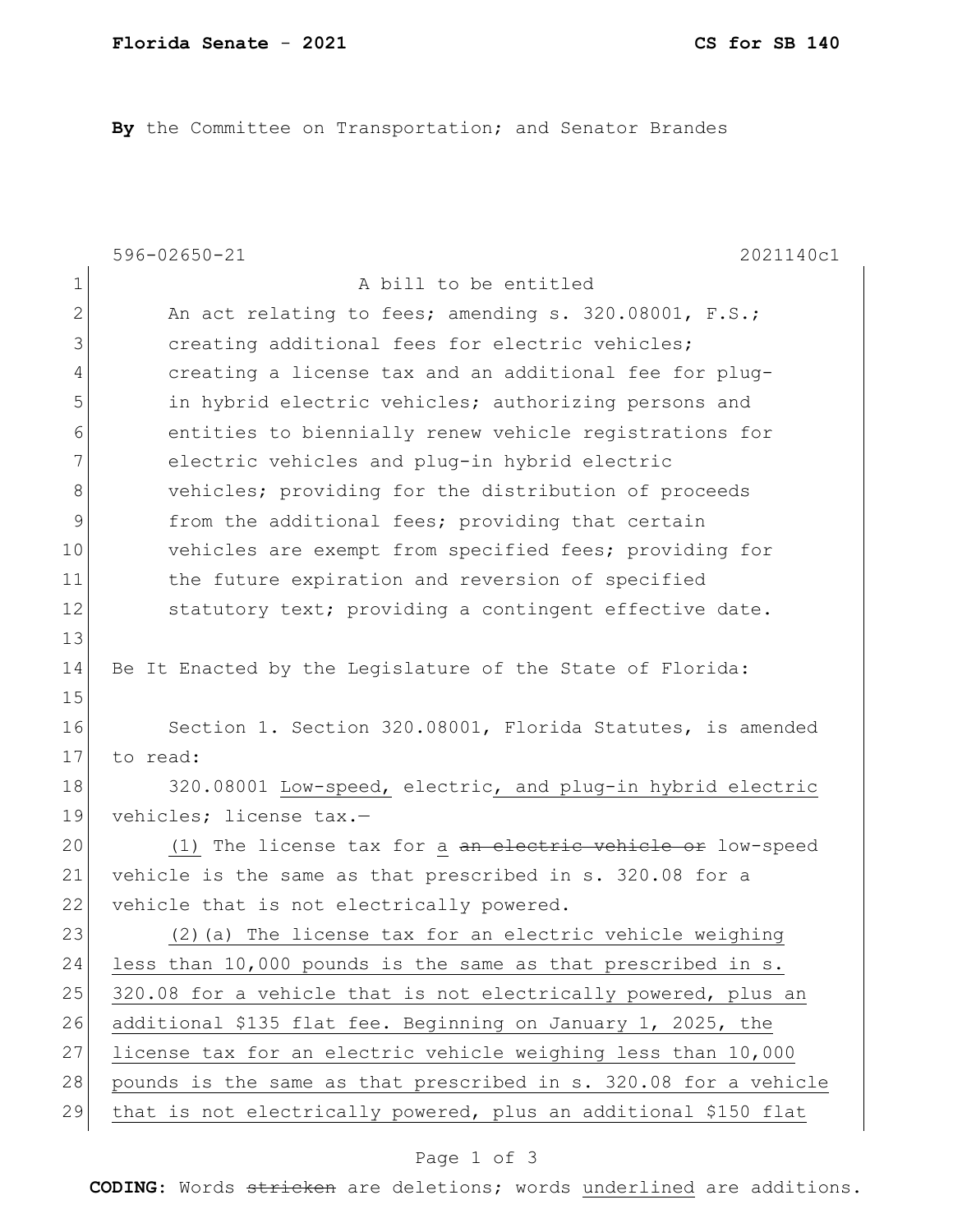596-02650-21 2021140c1 30 fee. 31 (b) The license tax for an electric vehicle weighing 10,000 32 pounds or more is the same as that prescribed in s. 320.08 for a 33 vehicle that is not electrically powered, plus an additional 34 \$235 flat fee. Beginning on January 1, 2025, the license tax for 35 an electric vehicle weighing 10,000 pounds or more is the same 36 as that prescribed in s. 320.08 for a vehicle that is not 37 electrically powered, plus an additional \$250 flat fee. 38 (3) The license tax for a plug-in hybrid electric vehicle 39 is the same as that prescribed in s. 320.08 for a vehicle that 40 is not partially powered by a rechargeable energy-storage 41 system, plus an additional \$35 flat fee. Beginning on January 1, 42 2025, the license tax for a plug-in hybrid electric vehicle is 43 | the same as that prescribed in s. 320.08 for a vehicle that is 44 not partially powered by a rechargeable energy-storage system, 45 plus an additional \$50 flat fee. 46 (4) Any person or entity that registers a vehicle 47 identified in subsection (2) or subsection (3) may renew the 48 vehicle registration biennially in accordance with s. 49 320.07(2)(b). 50 (5) The proceeds of the additional flat fees imposed under 51 subsections (2) and (3) must be deposited into the State 52 Transportation Trust Fund. 53 (6) A low-speed, electric, or plug-in hybrid electric 54 vehicle that uses a battery storage system of up to 5 kilowatt 55 hours is exempt from any fee imposed under this section. 56 Section 2. The amendments made by this act to s. 320.08001, 57 Florida Statutes, expire on December 31, 2030, and the text of 58 that section shall revert to that in existence on June 30, 2021,

## Page 2 of 3

**CODING**: Words stricken are deletions; words underlined are additions.